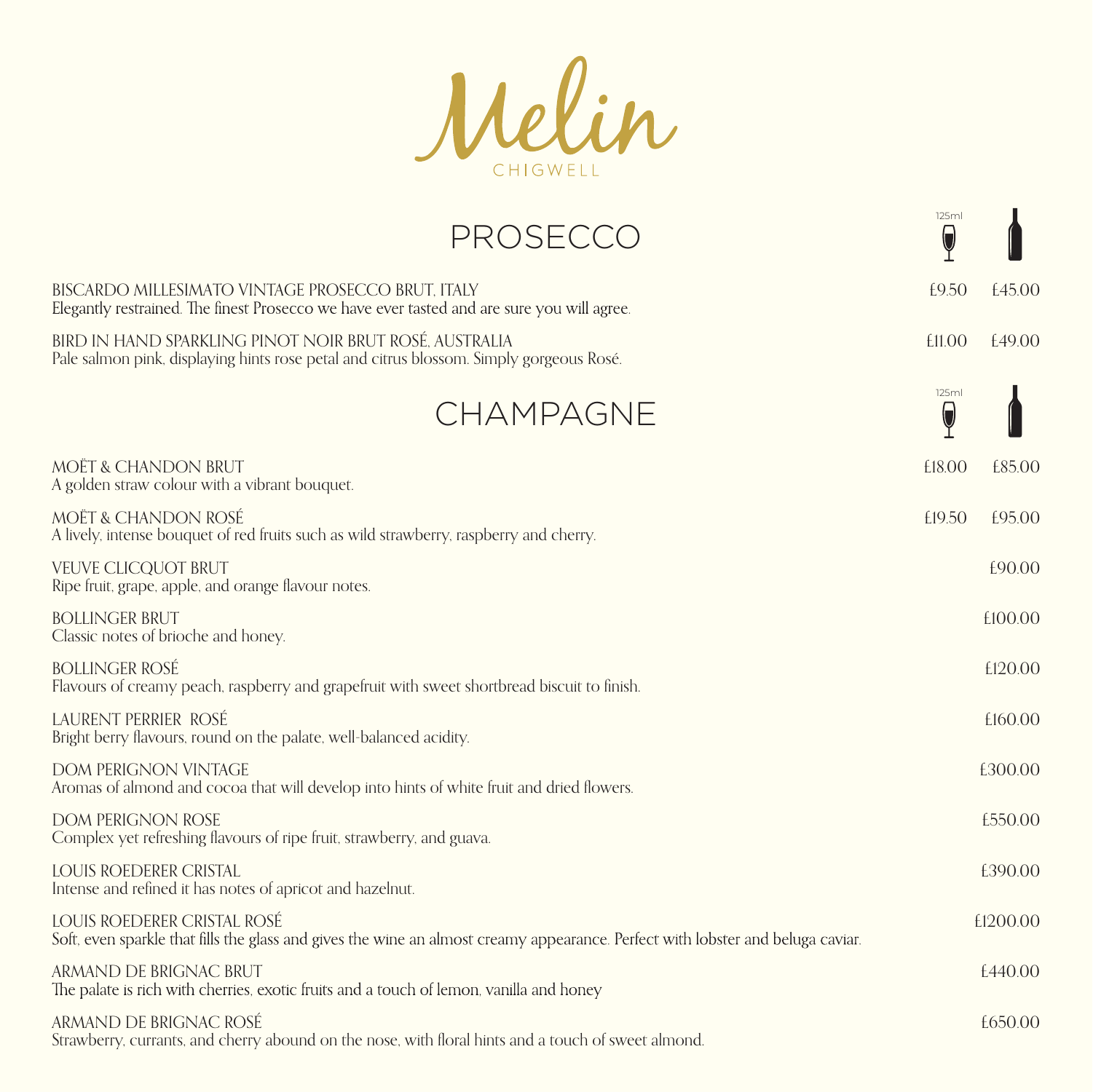Melin

| <b>WHITE WINES</b>                                                                                                                                                                                                                                      | 175ml<br>$\bf \Theta$      | 250ml<br>$\blacktriangledown$ |         |
|---------------------------------------------------------------------------------------------------------------------------------------------------------------------------------------------------------------------------------------------------------|----------------------------|-------------------------------|---------|
| TE QUIERO 'I LOVE YOU' FIELD BLEND BLANCO, SPAIN<br>Aromatic, exotic and tantalising.                                                                                                                                                                   | £7.50                      | £9.50                         | £26.00  |
| LES CHIENS CATALANS ROUSANNE - GRENACHE BLANC, FRANCE<br>Floral on the nose with a hint of minerality and danish pastry. Honeysuckle and peaches abound.                                                                                                |                            |                               | £28.00  |
| DELIZIOSA PINOT GRIGIO, ITALY<br>Simply perfect Pinot Grigio. Citrus fruits and green apple with refreshing lemon and pear on the palate.                                                                                                               | £8.00                      | £10.00                        | £32.00  |
| <b>ANTIK NARNICE, EMIR</b><br>A sheaf of herbs in a summer field next to Aegean Sea, palate is rich and well balanced, showing a pleasant natural sweetness                                                                                             |                            |                               | £30.00  |
| WYEBROOK ESTATE 'ROW 1' MARLBOROUGH SAUVIGNON BLANC, NZ<br>Tropical notes of passionfruit and guava. Our best-selling white wine.                                                                                                                       | £9.00                      | £11.00                        | £38.00  |
| FAMILLE MORIN 'CUVÉE CAROLINE' PICPOUL DE PINET, FRANCE<br>Our best kept secret, once you go Picpoul you never go back. Wondrous with shellfish                                                                                                         |                            |                               | £40.00  |
| TRENTHAM ESTATE MURRAY DARLING CHARDONNAY, AUSTRALIA<br>Richly textured fruit and citrus flavours complemented by subtle French oak. Just fabulous.                                                                                                     |                            |                               | £45.00  |
| BOUCHARD FINLAYSON 'BLANC DE MER' RIESLING BLEND, SOUTH AFRICA<br>Hints of quince, apricot and almonds with a comforting creamy middle. Stunning with grilled fish.                                                                                     |                            |                               | £50.00  |
| DOMAINE JEAN PAUL PICARD SANCERRE, FRANCE<br>Pale gold in colour with bright aromatic notes of exotic fruit and citrus, with subtle hints of orange blossom.                                                                                            |                            |                               | £75.00  |
| DOMAINE PILLOT CHASSAGNE-MONTRACHET IER CRU CHAMPGRAINS. FRANCE<br>A generous, rounded Chardonnay with white flower, citrus fruits supported by delicate acidity.<br>A fine wine matching well with grilled fish, prawns and lobster. Our finest white. |                            |                               | £150.00 |
| ROSÉ WINES                                                                                                                                                                                                                                              | 175ml<br>$\mathbf{\Theta}$ | 250ml<br>Y                    |         |
| LA DELFINA PINOT GRIGIO BLUSH, ITALY<br>Balanced and easy-drinking, this is an ideal wine to enjoy on its own or with lighter dishes from our menu.                                                                                                     | £8.50                      | £10.50                        | £34.00  |
| DOMAINE LA GRANDE BAUQUIÈRE "B" CÔTES DE PROVENCE ROSÉ, FRANCE<br>Classic Provence Rosé, salmon pink and delicious with salads and seafood dishes.                                                                                                      |                            |                               | £40.00  |
| WHISPERING ANGEL CÔTES DE PROVENCE ROSÉ, FRANCE<br>Should need no introduction. If you know, then you know.                                                                                                                                             |                            |                               | £54.00  |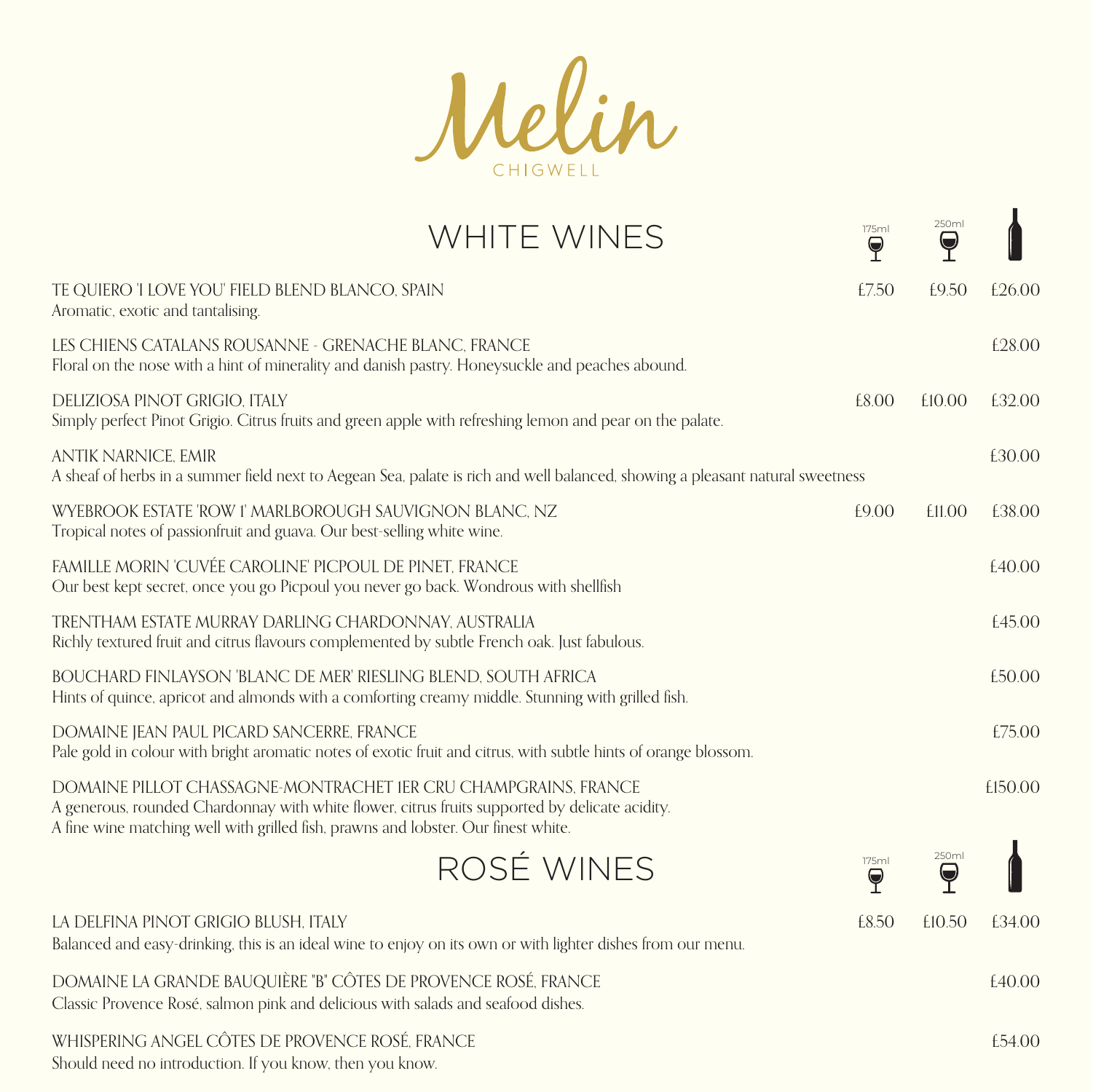

| <b>RED WINES</b>                                                                                                                                                        | 175ml<br>$\blacktriangledown$ | 250ml<br>$\blacktriangledown$ |        |
|-------------------------------------------------------------------------------------------------------------------------------------------------------------------------|-------------------------------|-------------------------------|--------|
| AI GALERA 'POETICO' CASTELÃO - TRINCADEIRA - TINTA MIÚDA, PORTUGAL<br>Intense in colour but oh so balanced and easy to drink.                                           | £7.50                         | £9.50                         | £26.00 |
| TORRE SOLAR ORGANIC TEMPRANILLO - SYRAH, SPAIN<br>A succulent, juicy red bursting with ripe blackberry and spice character. Criminally drinkable.                       |                               |                               | £30.00 |
| GIRL WITH A PEARL EARRING MERLOT, CHILE<br>Smooth and supple, a Merlot with soft juicy fruits and a delicate finish.                                                    | £8.50                         | £10.50                        | £35.00 |
| BELHARA ESTATE 'AMAYAN' MALBEC, ARGENTINA<br>From the snow-covered vineyards of Mount Tupungato. Quite simply nothing better with steak.                                | £10.00                        | £12.00                        | £40.00 |
| ERNIE ELS 'BIG EASY' CABERNET SAUVIGNON, SOUTH AFRICA<br>Full, crunchy, big, and bold, just like Ernie Els himself! Els is as serious about his wine as he is his golf! |                               |                               | £45.00 |
| CHATEAU GRAND GAMELLE ENTRE-DEUX-MERS, BORDEAUX, FRANCE<br>Smooth and fruity balanced with perfect tannins. Another favourite with any of our grilled meats.            |                               |                               | £50.00 |
| <b>DOLUCA SIGNIUM</b><br>A harmony of black currant, black Olives, coffee with raspberry aromas, violets and prunes. This is the Signium.                               |                               |                               | £60.00 |
| CARTLIDGE & BROWNE NORTH COAST PINOT NOIR, USA<br>Californian Pinot Noir always works beautifully with any of our grilled lamb dishes in particular. Not to be missed!  |                               |                               | £60.00 |
| LUIS CAÑAS RIOJA RESERVA, SPAIN<br>Iconic. One of Spain's greatest winemakers and Melin are delighted to have secured a small allocation for your ongoing enjoyment.    |                               |                               | £75.00 |
| BISCARDO AMARONE DI VALPOLICELLA CLASSICO, ITALY<br>A wine of genuine gravitas and panache. Intense garnet red in colour and intense aromas of cherry and almonds.      |                               |                               | £95.00 |

125ml measurement is available upon request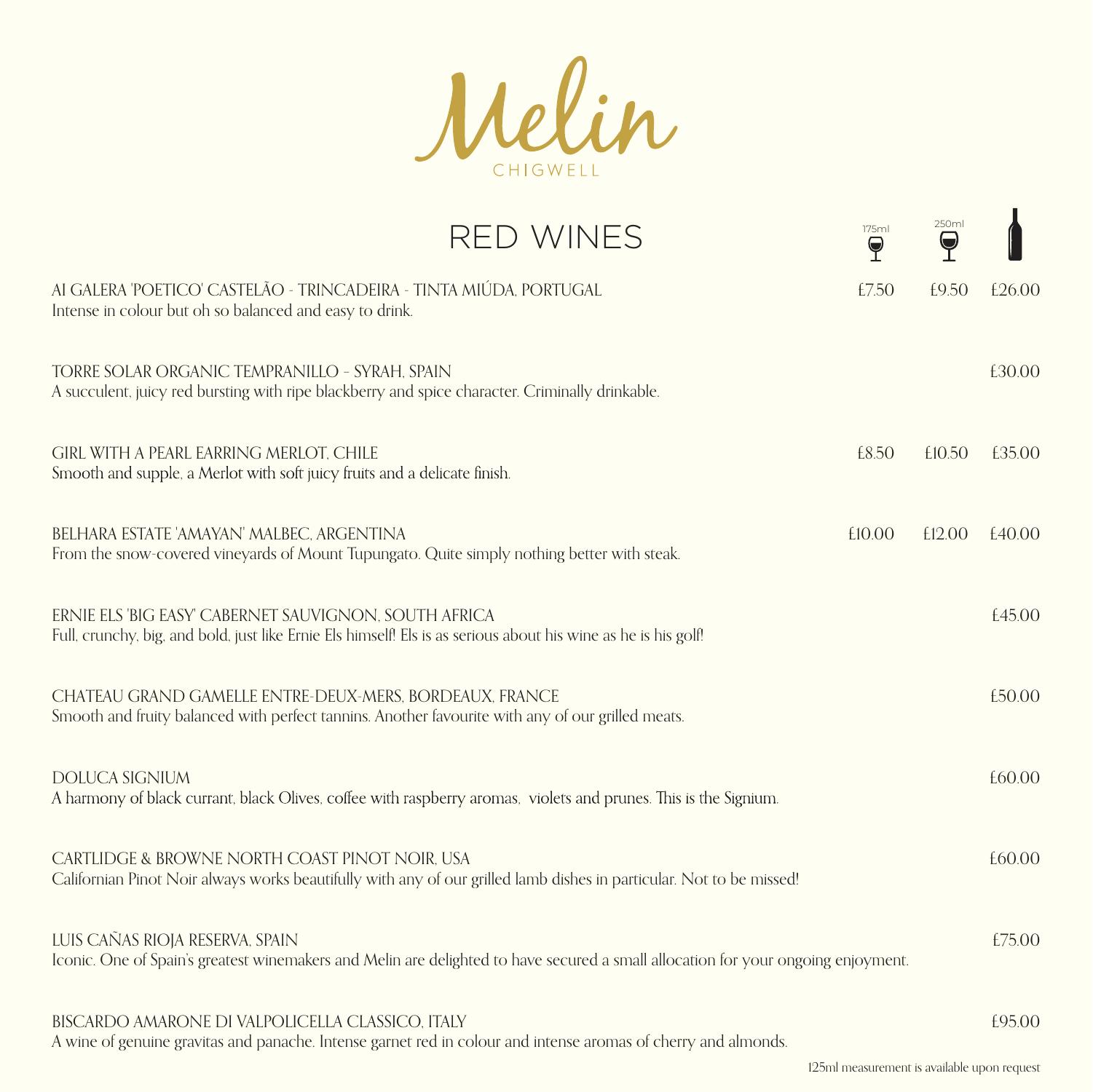$\lambda$ elin

## **COCKTAILS**

MOJITO £15.00 White rum, lime juice and mint (Choose from the 3 flavours below) **Strawberry** raspberry passion fruit

FROZEN STRAWBERRY DAIQUIRI £15.00 White Rum, Strawberry, Lime, Sugar

APEROL SPRITZ £15.00 Aperol topped up with prosecco and soda

PORNSTAR MARTINI £15.00 Vanilla Vodka, passoa, passion fruit juice

LYCHEE MARTINI £15.00 Vodka, Lychee Liqueur, Lychee Puree, Lemon

OLD FASHION £15.00 Bourbon, Orange Bitters, Angostura Bitters, Brown Sugar

PINA COLADA £15.00 Rum, Cream of Coconut & Pineapple Juice

ONE IN A MELIN £15.00 Gin, Elderflower, Prosecco, Cucumber

DARK & STORMY £15.00 Dark Rum, Lime, Sugar, Ginger Beer, Angostura Bitters

THE BASEMENT £15.00 Grape Vodka, Lychee, Blackberry Cordial, Vanilla, Lime, Sugar

SEX ON THE BEACH £15.00 Vodka, Peach Liqueur, Orange Juice, Lime, Sugar, Grenadine

MEET MIKEY £15.00 Vodka, Strawberry, Pineapple, Coconut, Lime, Sugar. Created by @MIKEYMELIN

## SHOOTERS

| E7.50 BABY GUINESS   | £7.50 |
|----------------------|-------|
| £7.50 BRAIN HEMORAGE | £7.50 |

All classic cocktails are available upon request. Please see your server.

 $B52$   $E7.50$ SLIPPERY NIPPLE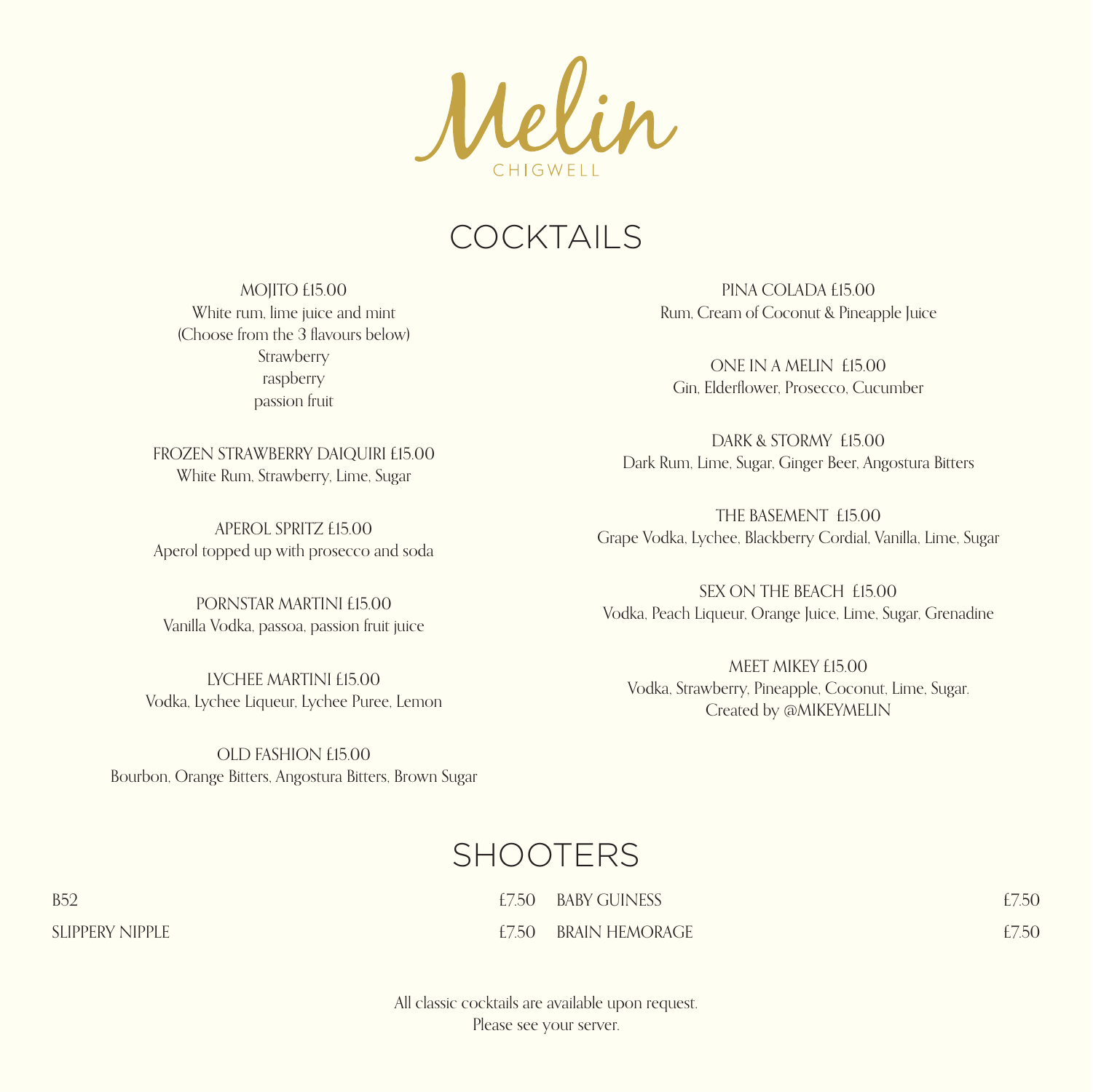Melin

VODKAS GIN'S

| <b>GREY GOOSE</b>                      | £7.50 | <b>COPPER HEAD</b>             | £7.50 |
|----------------------------------------|-------|--------------------------------|-------|
| <b>BELVEDERE</b>                       | £8.50 | <b>GIN MARE</b>                | £7.50 |
| <b>CÎROC REGULAR</b><br>(ALL FLAVOURS) | £7.00 | <b>HENDRICKS</b>               | £7.00 |
| CÎROC APPLE                            | £7.00 | MONKEY 47                      | £8.50 |
| CÎROC MANGO                            | £7.00 | PINKSTER                       | £7.50 |
| CÎROC PINEAPPLE                        | £7.00 | <b>STAR OF BOMBAY</b>          | £7.50 |
| CÎROC RED BERRY                        | £7.00 | TANQUERAY 10                   | £7.00 |
| CÎROC WATERMELON                       | £7.00 | <b>WHITLEY NEILL REGULAR</b>   | £6.50 |
| CÎROC WHITE GRAPE                      | £7.50 | WHITLEY NEILL BLOOD ORANGE     | £6.50 |
| <b>CRYSTAL HEAD</b>                    | £9.00 | WHITLEY NEILL PARMA VIOLET     | £6.50 |
|                                        |       | WHITLEY NEILL RHUBARB & GINGER | £6.50 |

WHITLEY NEILL RASPBERRY **EXAMPLE 120 FM EXAMPLE 2018** 

All prices are for 25ml measurements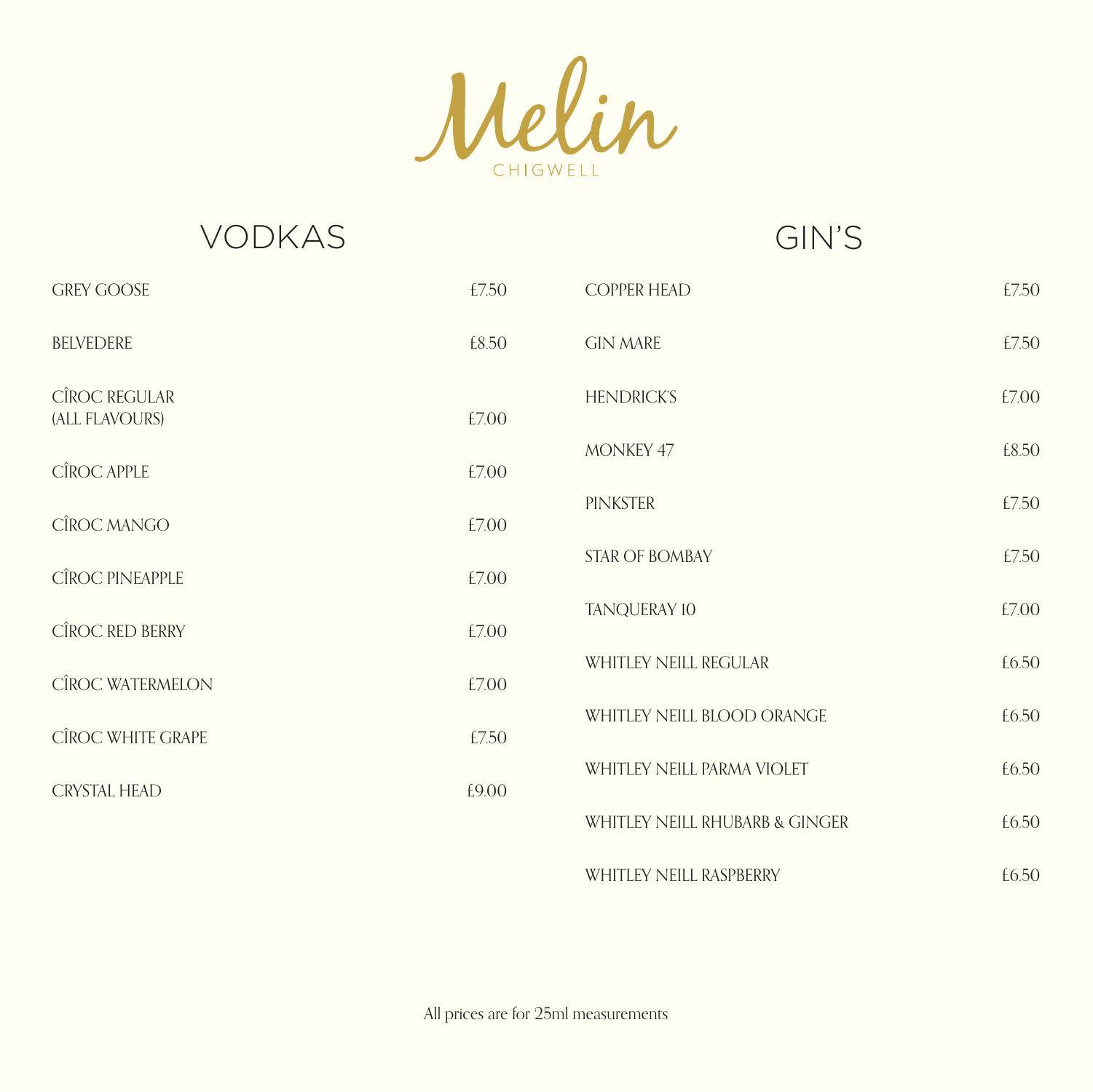Melin CHIGWELL

# TEQUILA'S RUM'S

| <b>JOSÉ CUERVO RESERVA</b> | £30.00  | <b>BACARDI CARTA BLANCA</b>    | £6.50  |
|----------------------------|---------|--------------------------------|--------|
| DON JULIO 1942             | £45.00  | <b>BACARDI CARTA NEGRA</b>     | £7.00  |
| JOSÉ CUERVO SILVER         | £6.50   | <b>BACARDI CARTA ORO</b>       | £7.00  |
| PATRÓN AŇEJO               | £9.00   | DIPLOMATICO RESERVA EXCLUSIVA  | £9.00  |
| PATRÓN REPOSADO            | £9.00   | <b>HAVANA CLUB 3 YEARS OLD</b> | £6.50  |
| PATRÓN SILVER              | £7.50   | HAVANA CLUB 7 YEARS OLD        | £7.00  |
| PATRÓN XO                  | £7.50   | <b>KRAKEN SPICED RUM</b>       | £7.50  |
| <b>TEQUILA ROSE</b>        | £7.00   | <b>MALIBU</b>                  | £6.50  |
|                            |         | <b>SANTA TERESA 1796</b>       | £14.00 |
| COGNAC'S                   |         | <b>WRAY &amp; NEPHEW</b>       | £6.50  |
| <b>HENNESSY VS</b>         | £8.00   | ZACAPA 23 YEARS OLD            | £13.00 |
| <b>HENNESSY XO</b>         | £22.00  |                                |        |
| METAXA 7*                  | £6.50   |                                |        |
| RÉMY MARTIN V.S.O.P.       | £9.50   |                                |        |
| RÉMY MARTIN XO             | £20.00  |                                |        |
| REMY MARTIN LOUIS XIII     | £165.00 |                                |        |

All prices are for 25ml measurements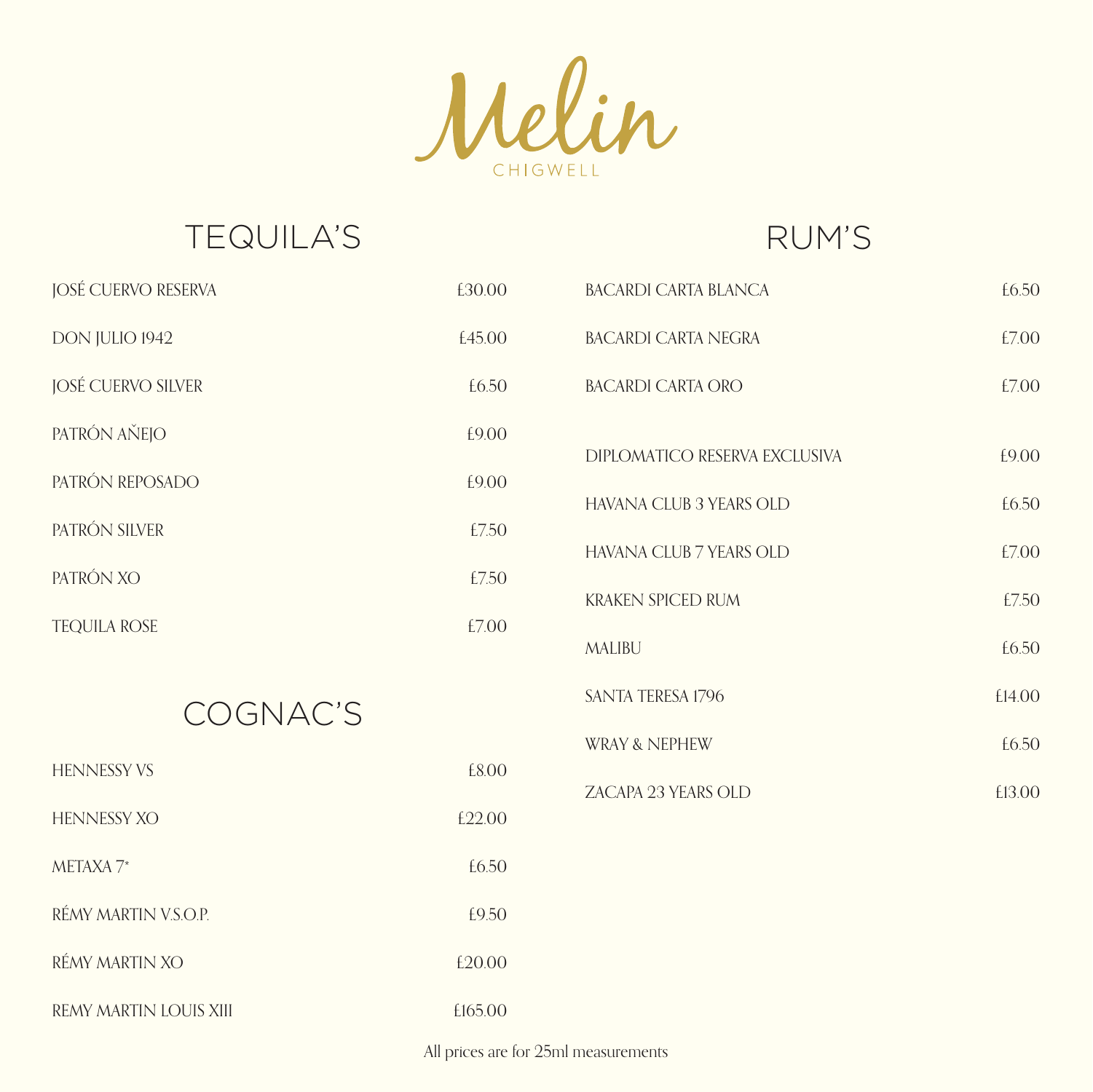

| <b>WORLD WHISKEY'S</b>     |       | <b>SCOTCH WHISKY'S</b>                    |        |
|----------------------------|-------|-------------------------------------------|--------|
| <b>CANADIAN CLUB</b>       | £7.00 | CHIVAS REGAL 12 YEARS OLD                 | £7.00  |
| FOUR ROSES YELLOW LABEL    | £7.00 | CHIVAS REGAL 18 YEARS OLD                 | £13.00 |
| <b>GENTLEMAN JACK</b>      | £7.00 | <b>GLENFIDDICH 12 YEARS OLD</b>           | £7.00  |
| JACK DANIELS SINGLE BARREL | £8.00 | <b>GLENFIDDICH 18 YEARS OLD</b>           | £15.00 |
| <b>JAMESON</b>             | £7.00 | <b>GLENFIDDICH GRAND CRU 23 YEARS OLD</b> | £48.00 |
| <b>MAKER'S MARK</b>        | £7.00 | <b>GLENMORANGIE 10 YEARS OLD</b>          | £7.00  |
| RITTENHOUSE RYE            | £9.00 | <b>JURA 10 YEARS OLD</b>                  | £9.00  |
| <b>WOODFORD RESERVE</b>    | £8.00 | JOHNNIE WALKER BLACK LABEL                | £7.00  |
|                            |       | JOHNNIE WALKER BLUE LABEL                 | £22.00 |
|                            |       | LAGAVULIN 16 YEARS OLD                    | £10.00 |
|                            |       | MONKEY SHOULDER                           | £8.00  |
|                            |       | OBAN 14 YEARS OLD                         | £8.00  |
|                            |       | ROYAL SALUTE 21 YEARS OLD                 | £30.00 |

All prices are for 25ml measurements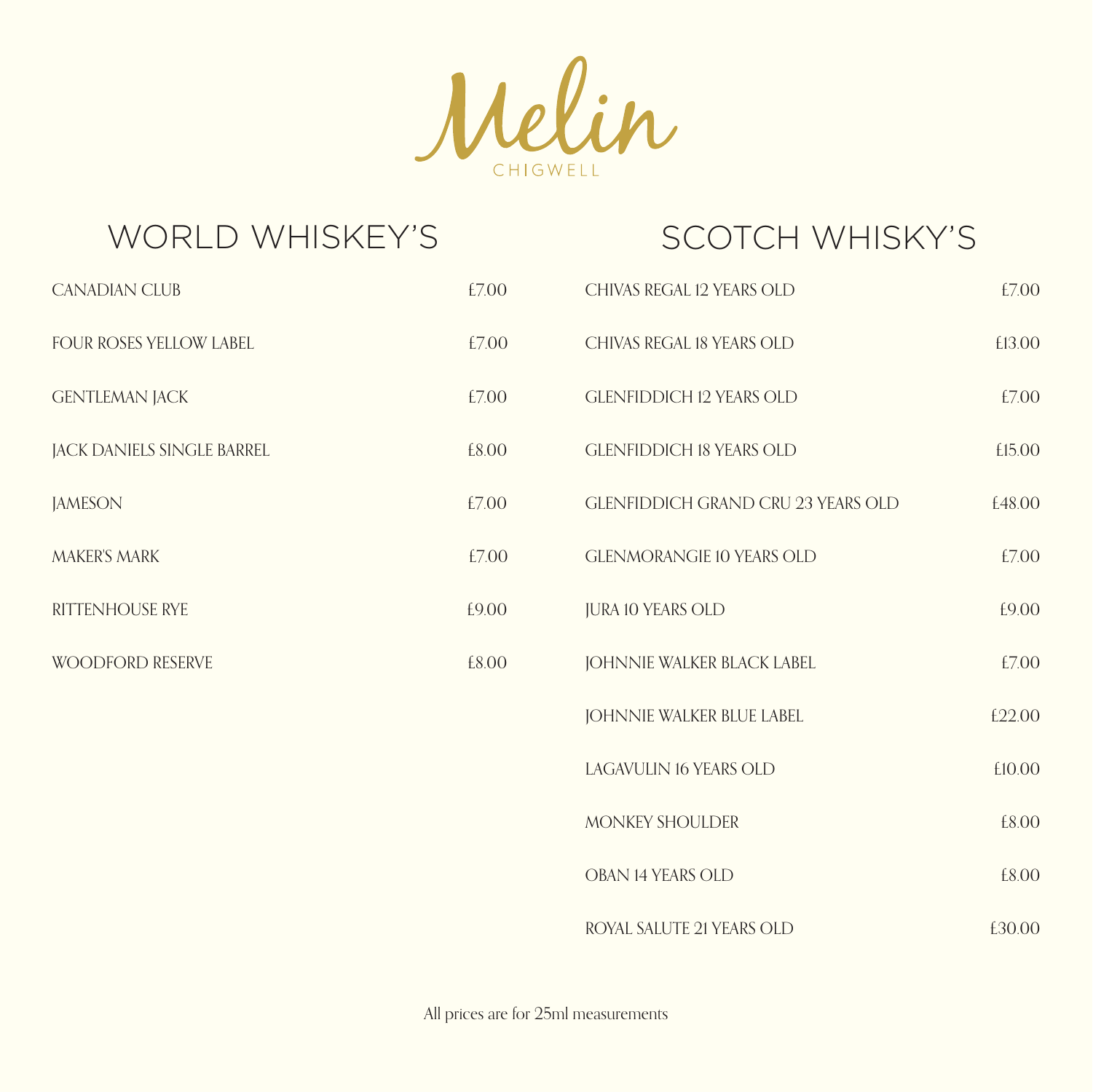

# LIQUEURS

| LA FÉE ABSINTHE                                          | £6.50 |
|----------------------------------------------------------|-------|
| APEROL                                                   | £5.50 |
| <b>BAILEY'S</b>                                          | £6.50 |
| <b>CHAMBORD</b>                                          | £5.00 |
| COINTREAU                                                | £6.50 |
| <b>DISARONNO</b>                                         | £6.50 |
| <b>DRAMBUIE</b>                                          | £6.50 |
| <b>FRANGELICO</b>                                        | £6.50 |
| <b>GRAND MARNIER</b>                                     | £6.50 |
| <b>JAGERMEISTER</b>                                      | £6.50 |
| KAHLÚA                                                   | £6.50 |
| MOZART DARK CHOCOLATE                                    | £7.00 |
| MOZART WHITE CHOCOLATE                                   | £7.00 |
| $\rm OUZO$                                               | £6.50 |
| <b>PIMM'S</b>                                            | £5.50 |
| SOUTHERN COMFORT                                         | £6.50 |
| SAMBUCA                                                  | £6.00 |
| SAINT GERMAIN                                            | £6.50 |
| RAKI                                                     | £6.00 |
| 1.11<br>$\sim$ $\sim$ $\sim$ $\sim$ $\sim$ $\sim$ $\sim$ |       |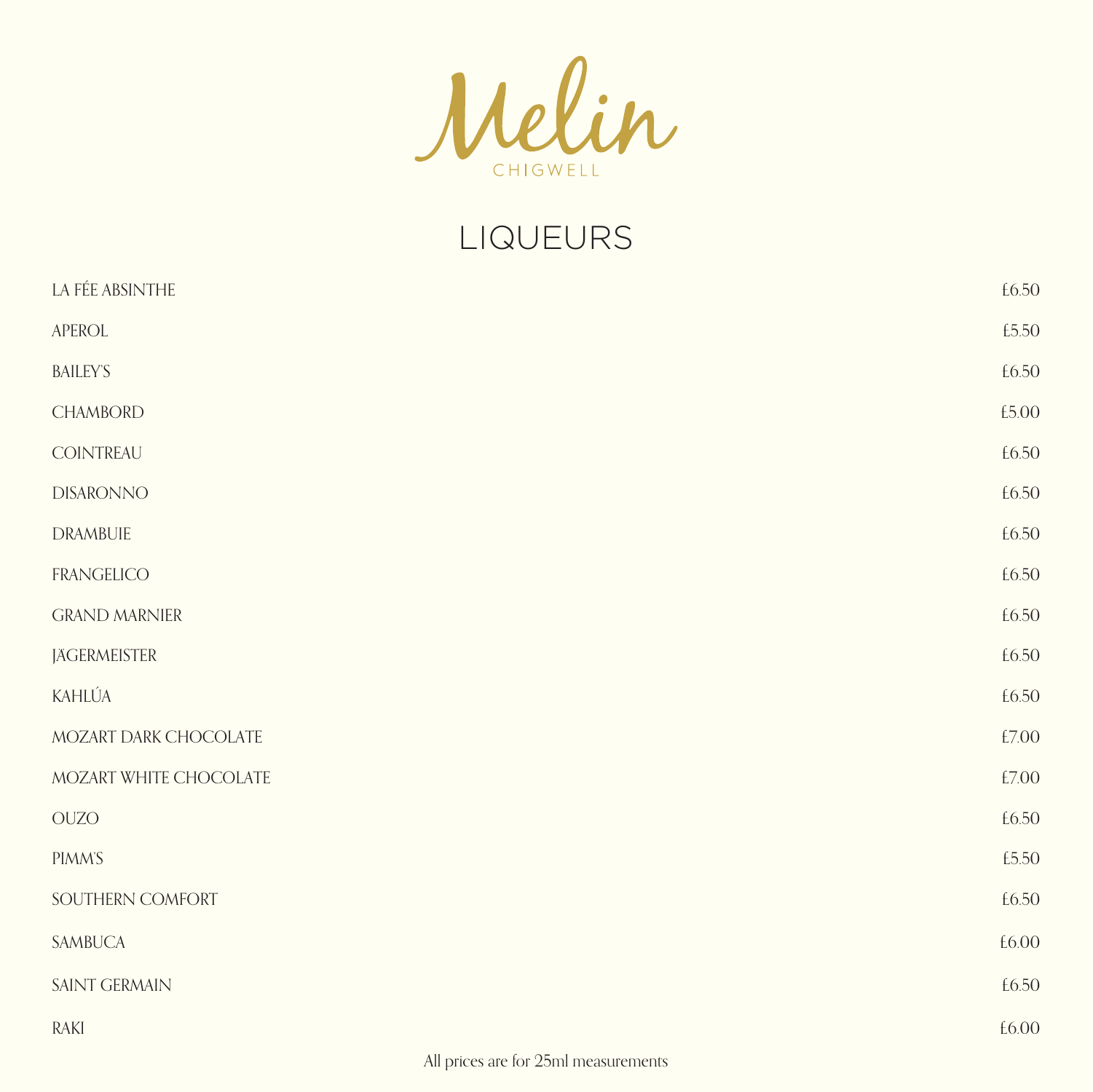

BEER'S

| <b>BECKS BLUE 0.00%</b> | £7.50 |
|-------------------------|-------|
| <b>CORONA</b>           | £7.50 |
| <b>EFES DRAFT</b>       | £8.00 |
| <b>MAGNERS CIDER</b>    | £7.50 |
| PERONI                  | £7.50 |
| <b>SHANDY</b>           | £7.00 |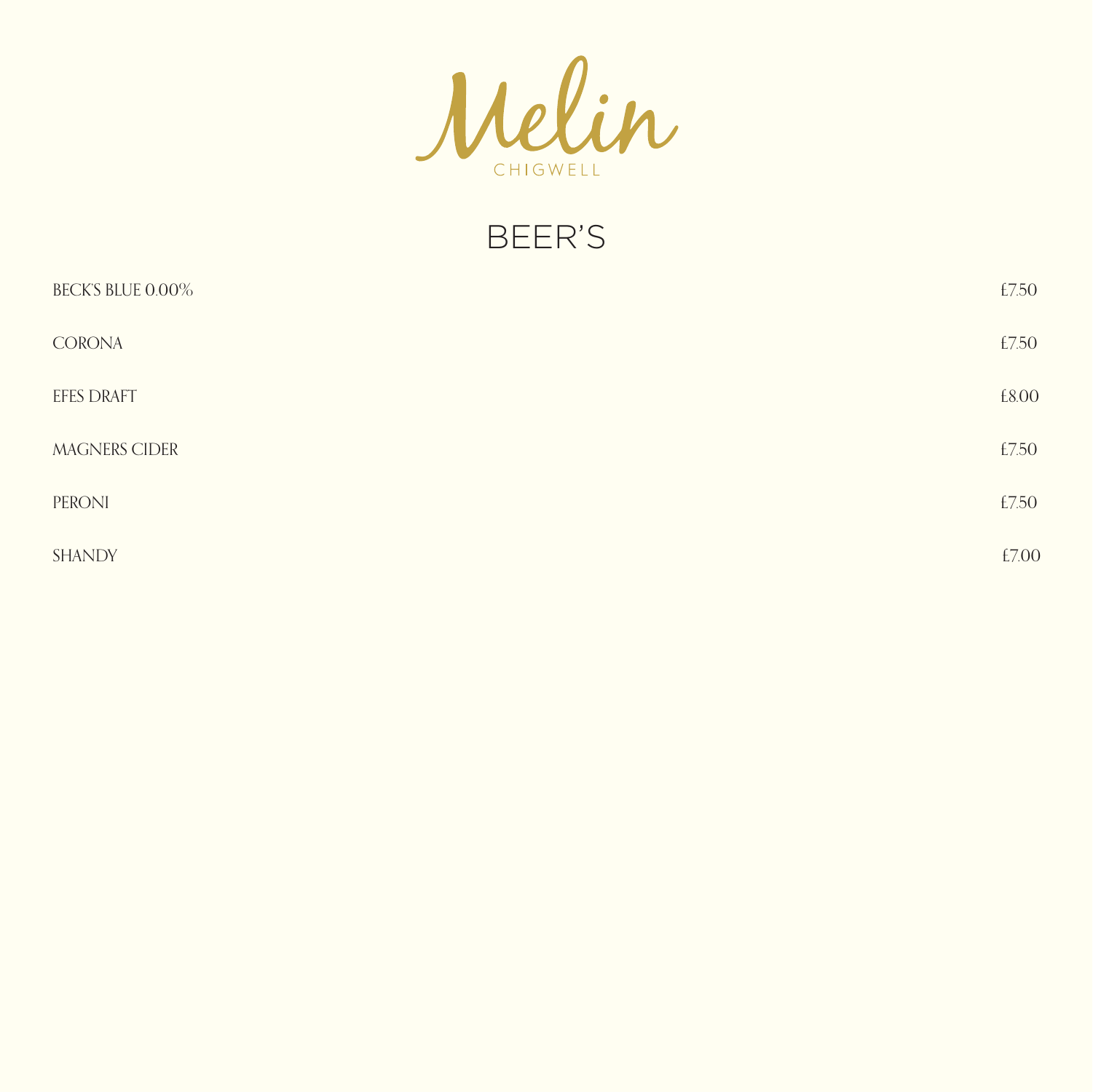

| MINERAL WATER               |       | <b>SOFT DRINKS</b>    |       |
|-----------------------------|-------|-----------------------|-------|
| VOSS STILL WATER 800ML      | £6.00 | <b>COKE</b>           | £3.95 |
| VOSS SPARKLING WATER 800ML  | £6.00 | <b>DIET COKE</b>      | £3.95 |
| VOSS STILL 375ML            | £3.50 | ELDERFLOWER TONIC     | £3.95 |
| <b>VOSS SPARKLING 375ML</b> | £3.50 | <b>GINGER ALE</b>     | £3.95 |
|                             |       | <b>GINGER BEER</b>    | £3.95 |
| <b>JUICES</b>               |       | <b>LEMONADE</b>       | £3.95 |
| <b>APPLE JUICE</b>          | £4.00 | <b>SLIMLINE TONIC</b> | £3.95 |
| <b>CRANBERRY JUICE</b>      | £4.00 | <b>SODA WATER</b>     | £3.95 |
| ORANGE JUICE                | £4.00 | <b>TONIC WATER</b>    | £3.95 |
| PINEAPPLE JUICE             | £4.00 | <b>RED BULL</b>       | £4.95 |
| <b>TOMATO JUICE</b>         | £4.00 |                       |       |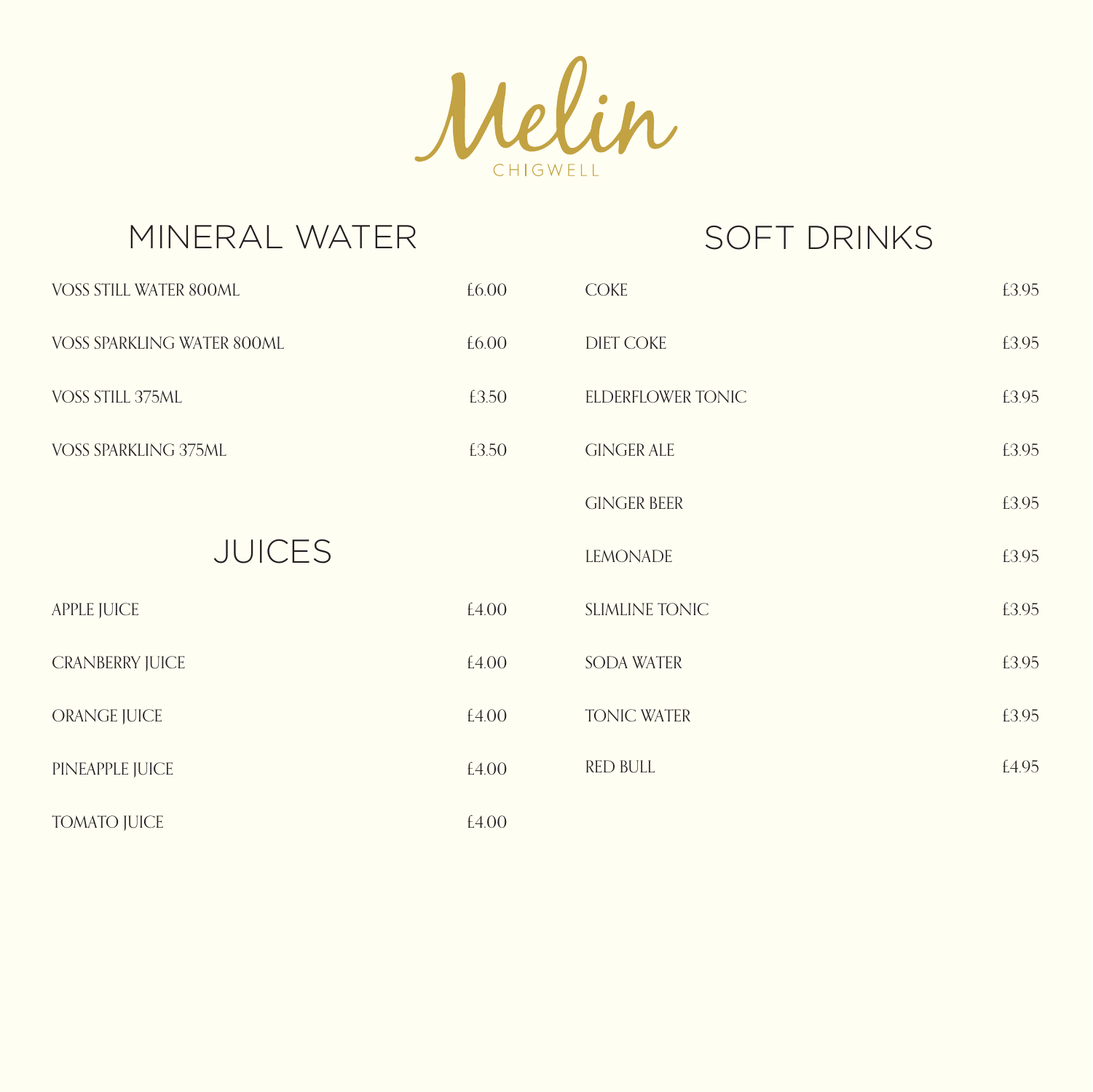Melin CHIGWELL

## COFFEE'S TEA'S

| SINGLE ESPRESSO        | £3.00 | <b>LONDON BREAKFAST TEA</b> | £4.00 |
|------------------------|-------|-----------------------------|-------|
| <b>RISTRETTO</b>       | £3.00 | IMPERIAL EARL GREY TEA      | £4.00 |
| <b>DOUBLE ESPRESSO</b> | £3.50 | PINHEAD GUNPOWDER TEA       | £4.00 |
| <b>FLAT WHITE</b>      | £3.50 | JASMINE WITH FLOWERS TEA    | £4.00 |
| <b>CAPPUCCINO</b>      | £4.00 | FRESH MINT TEA              | £4.00 |
| <b>BLACK COFFEE</b>    | £3.00 | PEPPERMINT TEA              | £4.00 |
| LATTE                  | £4.00 | <b>CAMOMILE TEA</b>         | £4.00 |
| <b>MACCHIATO</b>       | £3.50 | <b>ROOIBOS TEA</b>          | £4.00 |
| <b>HOT CHOCOLATE</b>   | £5.00 | DECAFFEINATED BREAKFAST TEA | £4.00 |
| <b>MOCHA</b>           | £5.00 | DECAFFEINATED EARL GREY TEA | £4.00 |

### DECAFFEINATED TEA/COFFEE ARE AVAILABLE UPON REQUEST.

PLEASE SEE YOUR SERVER.